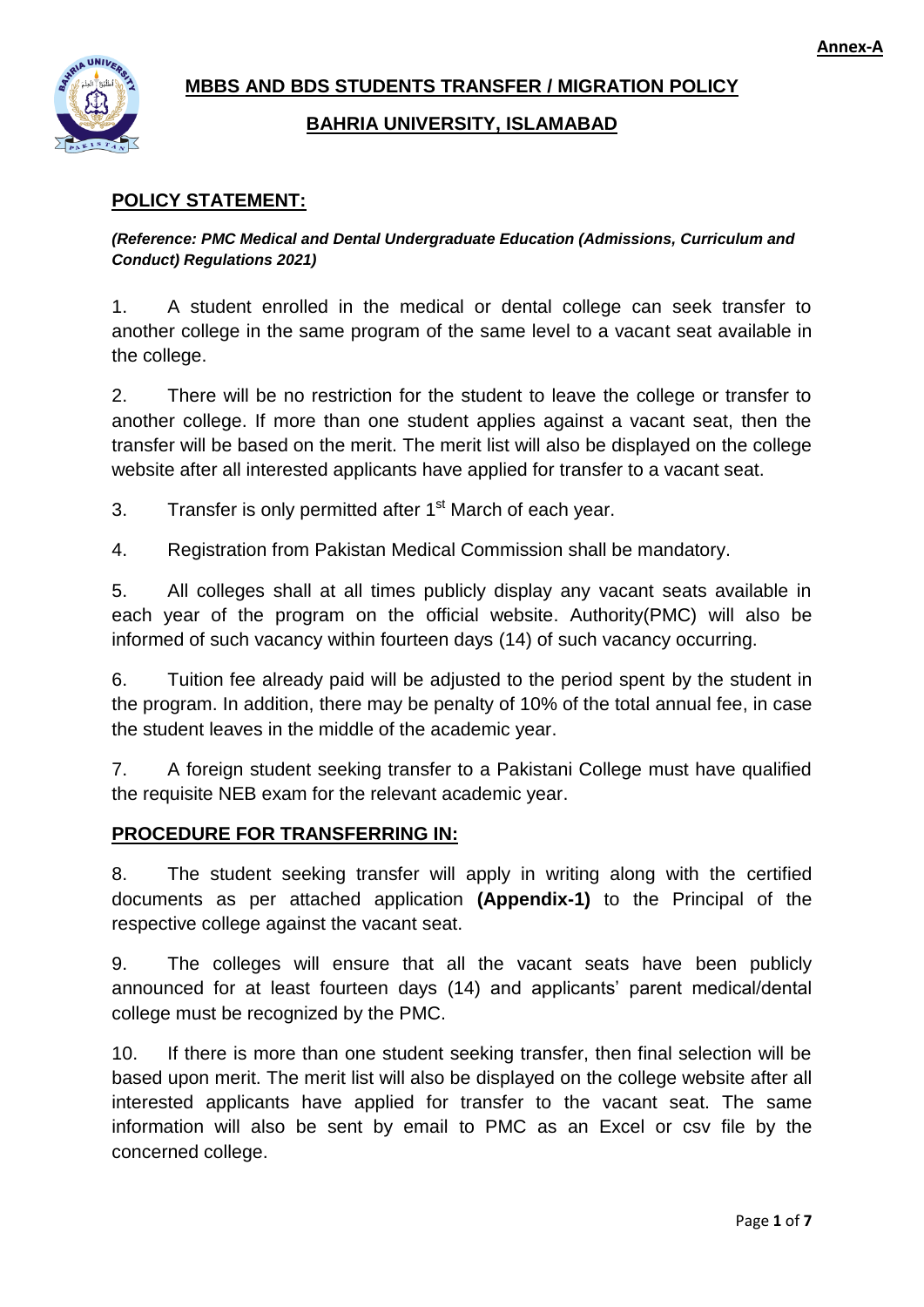11. Transfer to first year MBBS or BDS will be made on the basis of merit list**,** taking into account the MDCAT and HSSC / Equivalent scores (50% weightage to each will be given), which must not be less than the allowed percentage by PMC. Whereas, for transfer to  $2^{nd}$  year MBBS/BDS and beyond, the merit list will be made on the basis of the relevant previous professional scores of the applicant.

12. An equivalence committee shall also be nominated for determining the merit of the applicants at respective college, which will be chaired by its Principal. While determining equivalence, the committee will prepare a comparative matrix of subjects already qualified at previous institute and mapped to approved program roadmap being followed at BU along with conversion of grades into percentage. After approval of migration on merit, the same equivalence certificate will be used by Exams Dte, BUHO for registration of transferred students.

13. Application of the selected student(s)**,** along with the details of vacant seats / merit list and equivalence certificate (if applicable) will be forwarded to BUHO (HS Dte) by the concerned Principal for the approval of the CA.

14. At BUHO, the application will be processed as a case file, while ensuring that all rules /policies of PMC are fully complied with.

15. After approval of the CA, the student will be permitted to join the desired college as per its terms and conditions.

16. PMC will be informed by the college immediately once the student joins the program under intimation to BUHO.

# **PROCEDURE FOR TRANSFERRING OUT:**

16. Student seeking transfer out will submit the application in writing to the concerned college.

17. Student will get the clearance from the college including all the dues and he/she will be charged as per PMC regulations.

18. There will be no formal requirement of NOC but**,** Clearance Certificate shall be handed over to the students after all necessary procedures have been complied with by the college.

19. All vacant seats are to be informed to PMC by the college within fourteen days (14) of such vacancy occurring under intimation to BUHO.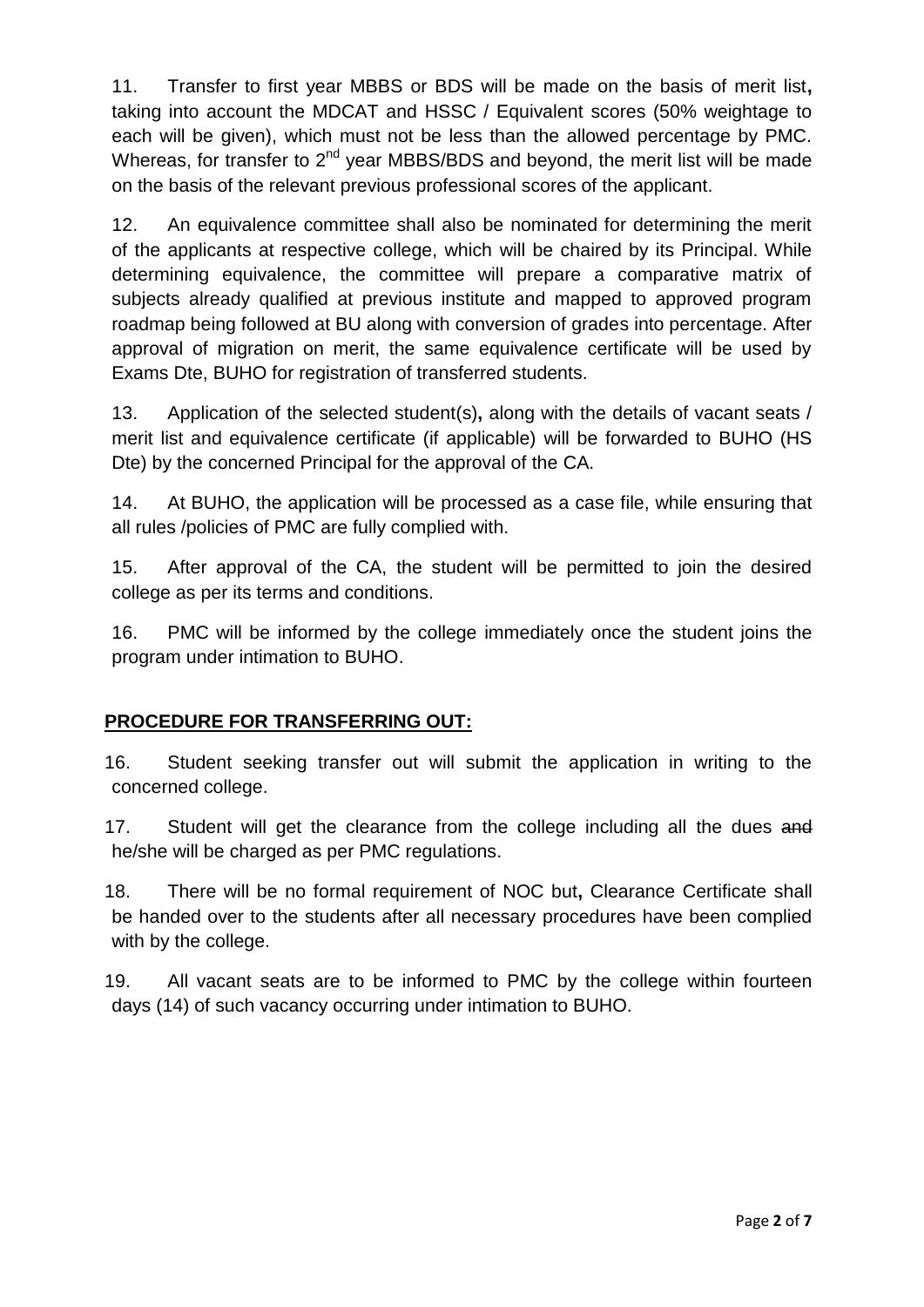

**Appendix - 1**

#### **APPLICATION FOR TRANSFER / MIGRATION TO BU CONSTITUENT / AFFILIATED MEDICAL & DENTAL COLLEGE** ſ

| <u><b>Intended Program / College of Transfer:</b></u>                                                                           | Paste your<br>Pic here |
|---------------------------------------------------------------------------------------------------------------------------------|------------------------|
|                                                                                                                                 |                        |
|                                                                                                                                 |                        |
| Personal Data: (Type or write in Block Letters)                                                                                 |                        |
|                                                                                                                                 |                        |
|                                                                                                                                 |                        |
|                                                                                                                                 |                        |
| 7. PMC Students Registration no: __________________                                                                             |                        |
|                                                                                                                                 |                        |
|                                                                                                                                 |                        |
| 10. Telephone No. __________________________________ Mobile No. _________________                                               |                        |
|                                                                                                                                 |                        |
|                                                                                                                                 |                        |
| 12. Name of Present Institution / Affiliated University ________________________                                                |                        |
| PMC Status: Recognized / Not Recognized<br>(please tick)                                                                        |                        |
| 13. Basis of Admission (please tick / specify)                                                                                  |                        |
| b. Quota Seat c. Any other contains the control of the control of the control of the control of the control of<br>a. Open Merit |                        |
| <b>Present Session:</b> Mode of Study: Annual / Semester                                                                        |                        |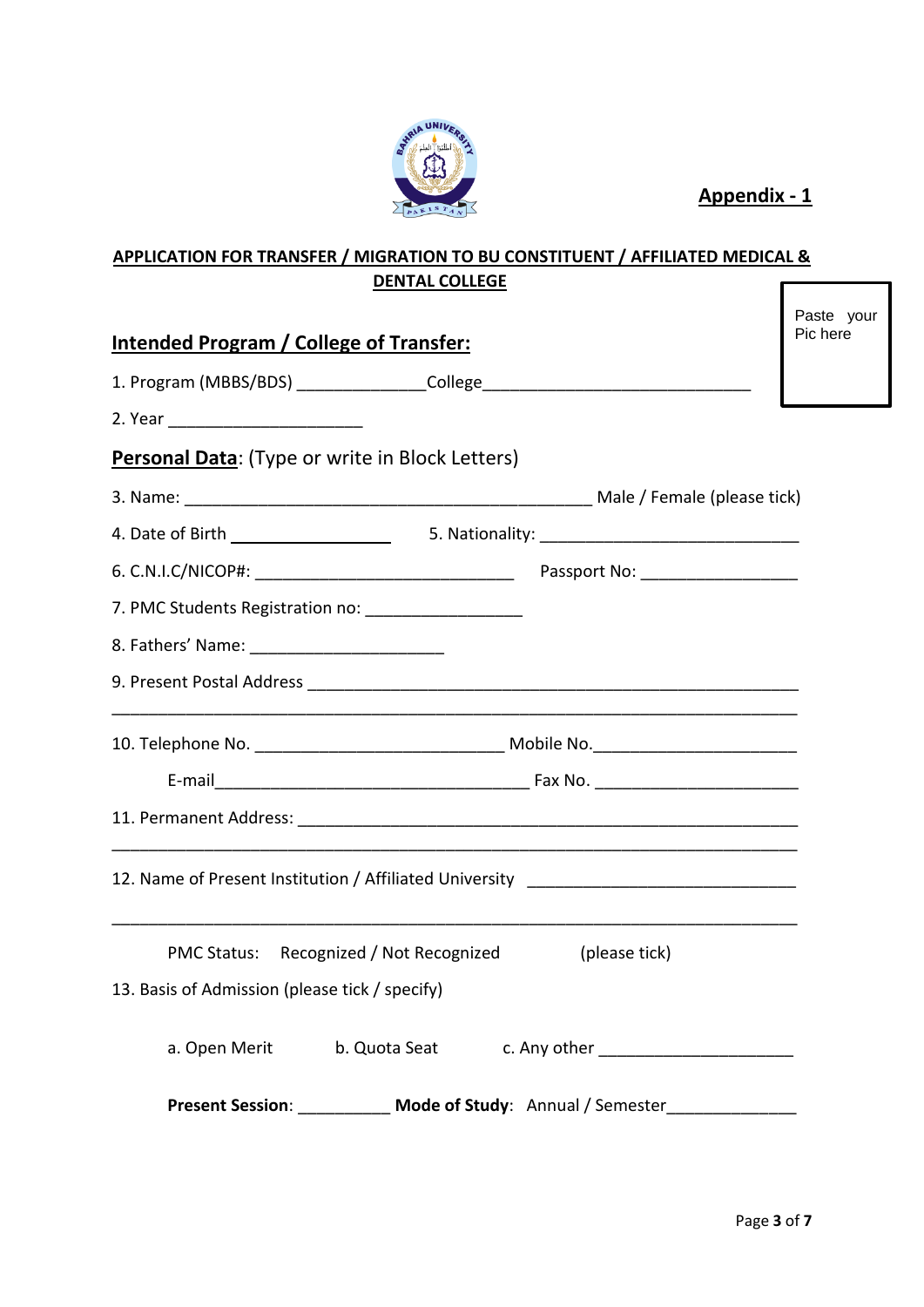14. Have you applied in MBBS or BDS undergraduate program on basis of the following:

(please tick all which are appropriate)

- a. MDCAT
- b. NUMS Entry Test basis.

### **If yes, please give following details: -**

a. MDCAT Registration No. \_\_\_\_\_\_\_\_\_\_\_\_Year of applying \_\_\_\_\_\_\_\_\_\_\_\_\_\_\_\_\_\_\_\_\_\_\_\_\_

MDCAT Marks: \_\_\_\_\_\_\_\_\_\_\_\_\_\_

PMC Merit score: \_\_\_\_\_\_\_\_\_\_\_\_\_\_ PMC Merit Standing: \_\_\_\_\_\_\_\_\_\_\_\_\_\_\_\_\_\_\_\_\_\_\_\_\_\_\_\_

b. NUMS Registration/Roll No \_\_\_\_\_\_\_\_\_\_\_\_ Year of applying \_\_\_\_\_\_\_\_\_\_\_\_\_\_\_\_

NUMS Entry Tests Marks: \_\_\_\_\_\_\_\_\_ NUMS Merit position: \_\_\_\_\_\_\_\_\_\_\_\_\_\_\_\_\_\_\_\_\_\_\_\_\_

15. Have you ever applied for transfer to BUM&DC or other Medical and Dental college before:

- a. Yes
- b. No

| If yes when? | To, which college and program? |
|--------------|--------------------------------|
|              |                                |

What was the decision? \_\_\_\_\_\_\_\_\_\_\_\_\_\_\_\_\_\_\_\_\_\_\_\_\_\_\_\_\_\_\_\_\_\_\_\_\_\_\_\_\_\_\_\_\_\_

16. Academic Data (Provide transcripts and reports of all results)

| Degree/<br><b>Cert</b> | Name of<br>School/<br>College/<br><b>University</b> | <b>From</b> | To | <b>Division</b><br>GPA/ Grade | <b>Marks</b><br><b>Obtained</b><br>(in%) | <b>Major</b><br><b>Subjects</b> |
|------------------------|-----------------------------------------------------|-------------|----|-------------------------------|------------------------------------------|---------------------------------|
| Matric                 |                                                     |             |    |                               |                                          |                                 |
| O' Levels              |                                                     |             |    |                               |                                          |                                 |
| Others                 |                                                     |             |    |                               |                                          |                                 |
| FA/F.Sc                |                                                     |             |    |                               |                                          |                                 |
| A' Levels              |                                                     |             |    |                               |                                          |                                 |
| Others                 |                                                     |             |    |                               |                                          |                                 |
| Others                 |                                                     |             |    |                               |                                          |                                 |
| (Specify)              |                                                     |             |    |                               |                                          |                                 |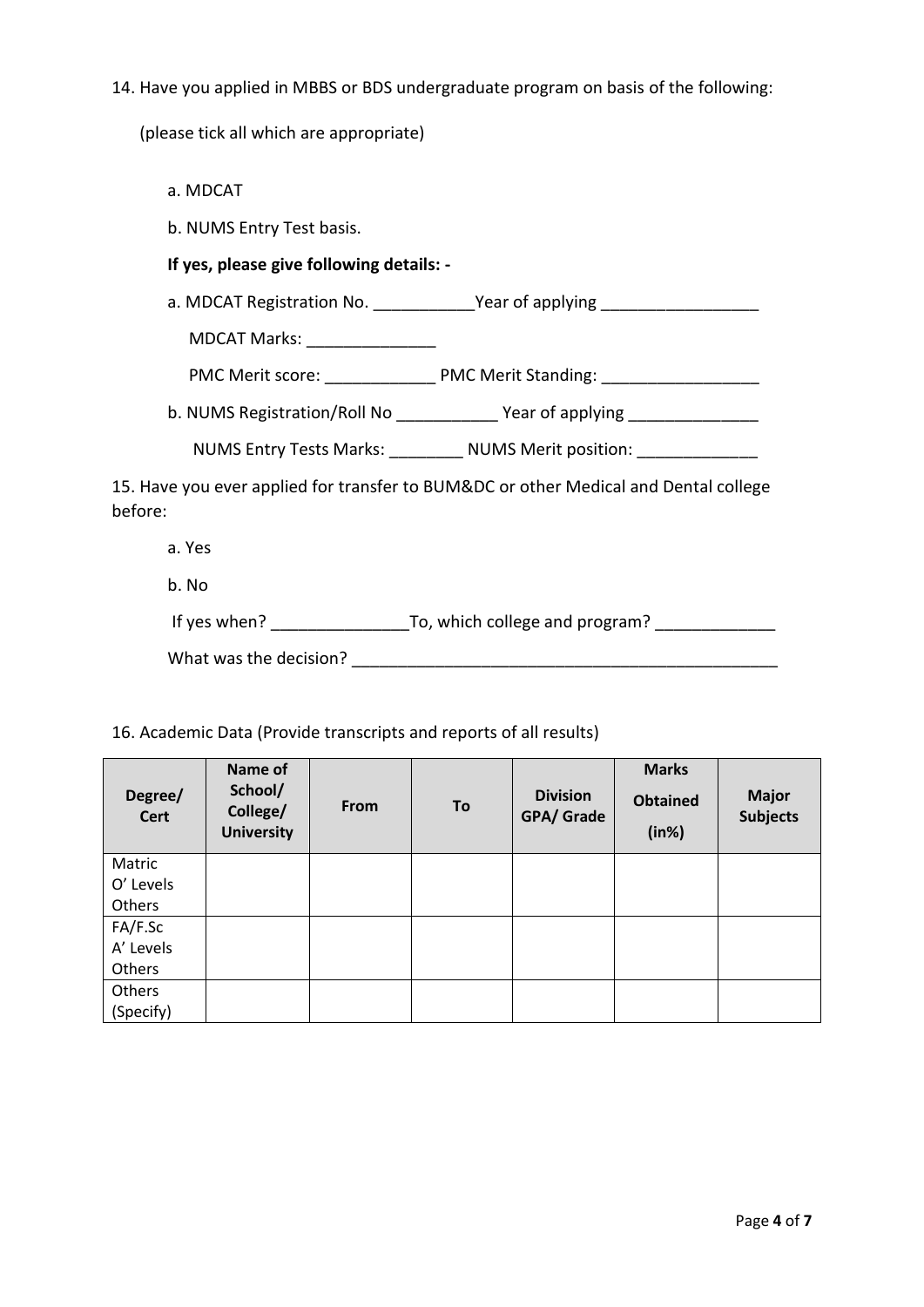17. Record of Performance at Medical / Dental College:

| <b>Examinations</b>          | Years | Annual/<br>supplementary | <b>Marks</b><br>obtained/Max.<br>marks | <b>Number of</b><br><b>Attempts</b> |
|------------------------------|-------|--------------------------|----------------------------------------|-------------------------------------|
| $1st$ professional           | From: |                          |                                        |                                     |
| MBBS/BDS                     | To:   |                          |                                        |                                     |
| 2 <sup>nd</sup> professional | From: |                          |                                        |                                     |
| MBBS/BDS                     | To:   |                          |                                        |                                     |
| 3 <sup>rd</sup> professional | From: |                          |                                        |                                     |
| MBBS/BDS                     | To:   |                          |                                        |                                     |
| 4 <sup>th</sup> professional | From: |                          |                                        |                                     |
| <b>MBBS</b>                  | To:   |                          |                                        |                                     |

#### 18. **Academic Achievements:**

Distinctions, awards and other recognitions of academic achievements (Please indicate the basis of selection and date of each listing).

\_\_\_\_\_\_\_\_\_\_\_\_\_\_\_\_\_\_\_\_\_\_\_\_\_\_\_\_\_\_\_\_\_\_\_\_\_\_\_\_\_\_\_\_\_\_\_\_\_\_\_\_\_\_\_\_\_\_\_\_\_\_\_\_\_\_\_\_\_\_\_\_\_\_\_ \_\_\_\_\_\_\_\_\_\_\_\_\_\_\_\_\_\_\_\_\_\_\_\_\_\_\_\_\_\_\_\_\_\_\_\_\_\_\_\_\_\_\_\_\_\_\_\_\_\_\_\_\_\_\_\_\_\_\_\_\_\_\_\_\_\_\_\_\_\_\_\_\_\_\_ \_\_\_\_\_\_\_\_\_\_\_\_\_\_\_\_\_\_\_\_\_\_\_\_\_\_\_\_\_\_\_\_\_\_\_\_\_\_\_\_\_\_\_\_\_\_\_\_\_\_\_\_\_\_\_\_\_\_\_\_\_\_\_\_\_\_\_\_\_\_\_\_\_\_\_

\_\_\_\_\_\_\_\_\_\_\_\_\_\_\_\_\_\_\_\_\_\_\_\_\_\_\_\_\_\_\_\_\_\_\_\_\_\_\_\_\_\_\_\_\_\_\_\_\_\_\_\_\_\_\_\_\_\_\_\_\_\_\_\_\_\_\_\_\_\_\_\_\_\_\_ \_\_\_\_\_\_\_\_\_\_\_\_\_\_\_\_\_\_\_\_\_\_\_\_\_\_\_\_\_\_\_\_\_\_\_\_\_\_\_\_\_\_\_\_\_\_\_\_\_\_\_\_\_\_\_\_\_\_\_\_\_\_\_\_\_\_\_\_\_\_\_\_\_\_\_ \_\_\_\_\_\_\_\_\_\_\_\_\_\_\_\_\_\_\_\_\_\_\_\_\_\_\_\_\_\_\_\_\_\_\_\_\_\_\_\_\_\_\_\_\_\_\_\_\_\_\_\_\_\_\_\_\_\_\_\_\_\_\_\_\_\_\_\_\_\_\_\_\_\_\_

19. **Reasons of Transfer** (Be specific and to the point. Clearly indicate changes in circumstances, which render it difficult for you to continue education in your present institution)

#### 20. **Undertaking**:

| I have read the details given in the application form for the transfer of students. I hereby                  |  |
|---------------------------------------------------------------------------------------------------------------|--|
| apply for admission to<br>as a transfer student and                                                           |  |
| certify that, to the best of my knowledge, all the above statements are complete and                          |  |
| correct. I also declare that I have never been involved in any illegal activities. I understand               |  |
| that any attempt to influence the admission process or providing false or incomplete                          |  |
| information would result in my disqualification or dismissal from the program at any stage. I                 |  |
| agree to abide by all the rules and regulations of _____________________________                              |  |
| also understand that upon admission I will be required to pay the admission fee, security                     |  |
| deposits and all other prescribed emoluments and tuition fee on pro-rota basis within the<br>prescribed time. |  |
|                                                                                                               |  |

Applicant's Signature: \_\_\_\_\_\_\_\_\_\_\_\_\_\_\_\_\_\_\_\_\_\_\_

Date: \_\_\_\_\_\_\_\_\_\_ Applicant's name: \_\_\_\_\_\_\_\_\_\_\_\_\_\_\_\_\_\_\_\_\_\_\_\_\_\_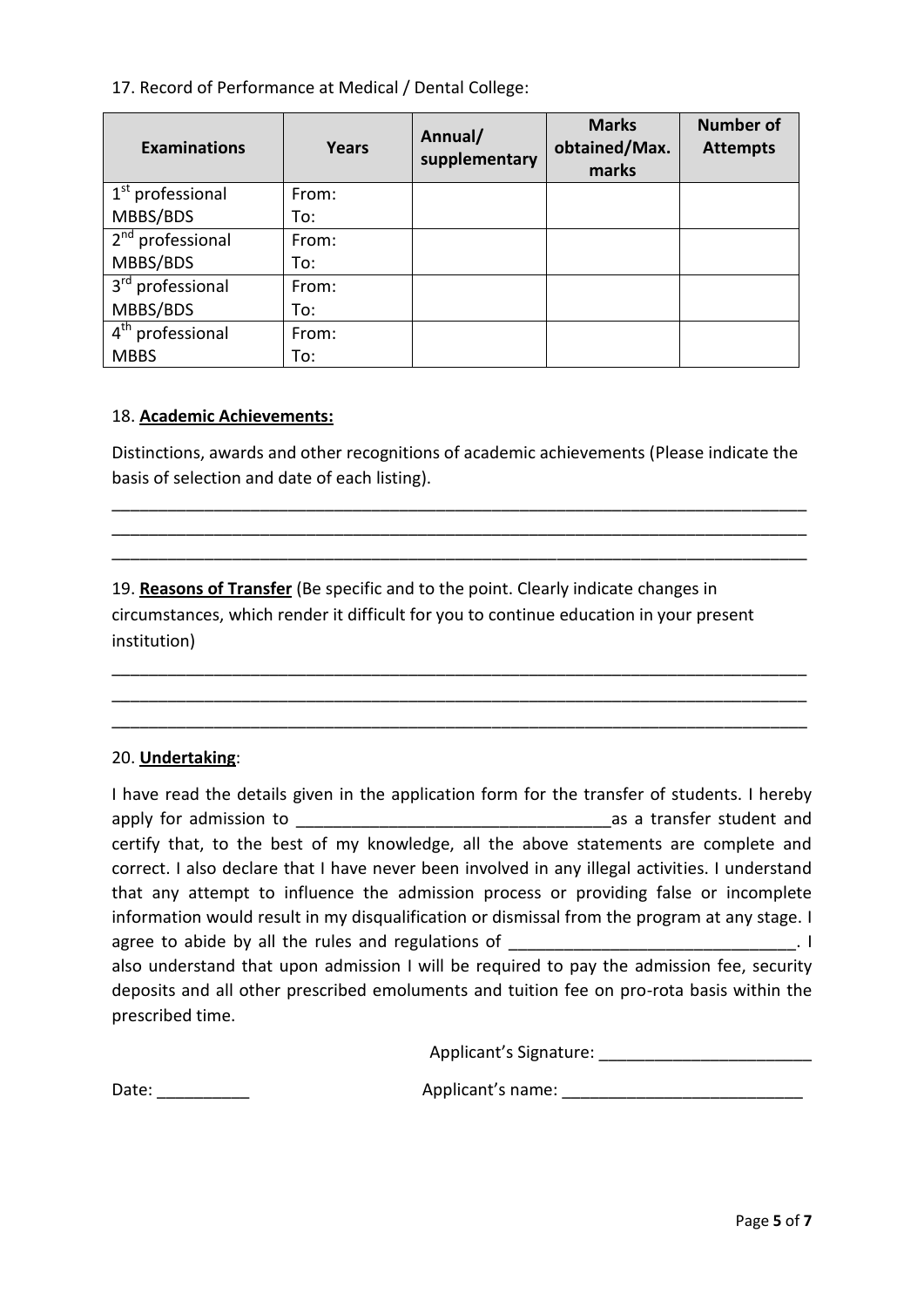## 21. **Declaration by Father/Guardian of The Applicant:**

I hereby declare that this application of transfer is being submitted with my consent and I agree to honor my responsibilities in this regard.

Dated: \_\_\_\_\_\_\_\_\_\_\_ Signature of the Father/Guardian \_\_\_\_\_\_\_\_\_\_\_

## 22. **Character Certificate from where Transfer is being made:**

Certified that the applicant bears good moral character and has not been debarred from taking University examinations or suspended or not expelled or rusticated from University or Institution from which he/she intends to migrate and that no disciplinary action is pending against him/her. The applicant has never been involved in any indiscipline or unfair means during his/her stay at this Institution. I also certify that the applicant was not admitted against any reserved seat for special categories.

> Signed by: Principal/Vice-Principal/Registrar (with Official Seal)

Date:  $\Box$ 

## *Please attach following documents with the transfer form: -*

- a. Official transcript of last program studied at parent university.
- b. Photo copies of marks sheets of Matric and FSc/equivalent examinations.
- (equivalence certificates from IBCC, Pakistan in case of O/A level/ equivalent exams).
- c. MDCAT and NUMS result
- d. Clearance certificate by the previous institution.
- e. Detailed course outlines of the courses already studied.
- f. Bank Draft amounting to Rs. 5000/- (Rupees five thousand) in favor of concerned

Constituent / Affiliated Medical or Dental College as processing fee (non-refundable).

- g. Passport size Photograph
- h. Copy of CNIC
- i. Health Certificate
- j. Vaccination Certificate

*College.*

*Note: a. Incomplete applications will not be entertained. So please do not leave any field blank***. Write on extra sheet, if required and attach with the application. b.** *Duly completed transfer form along with above-mentioned documents may be forwarded to Principal of concerned Constituent / Affiliated Medical or Dental*